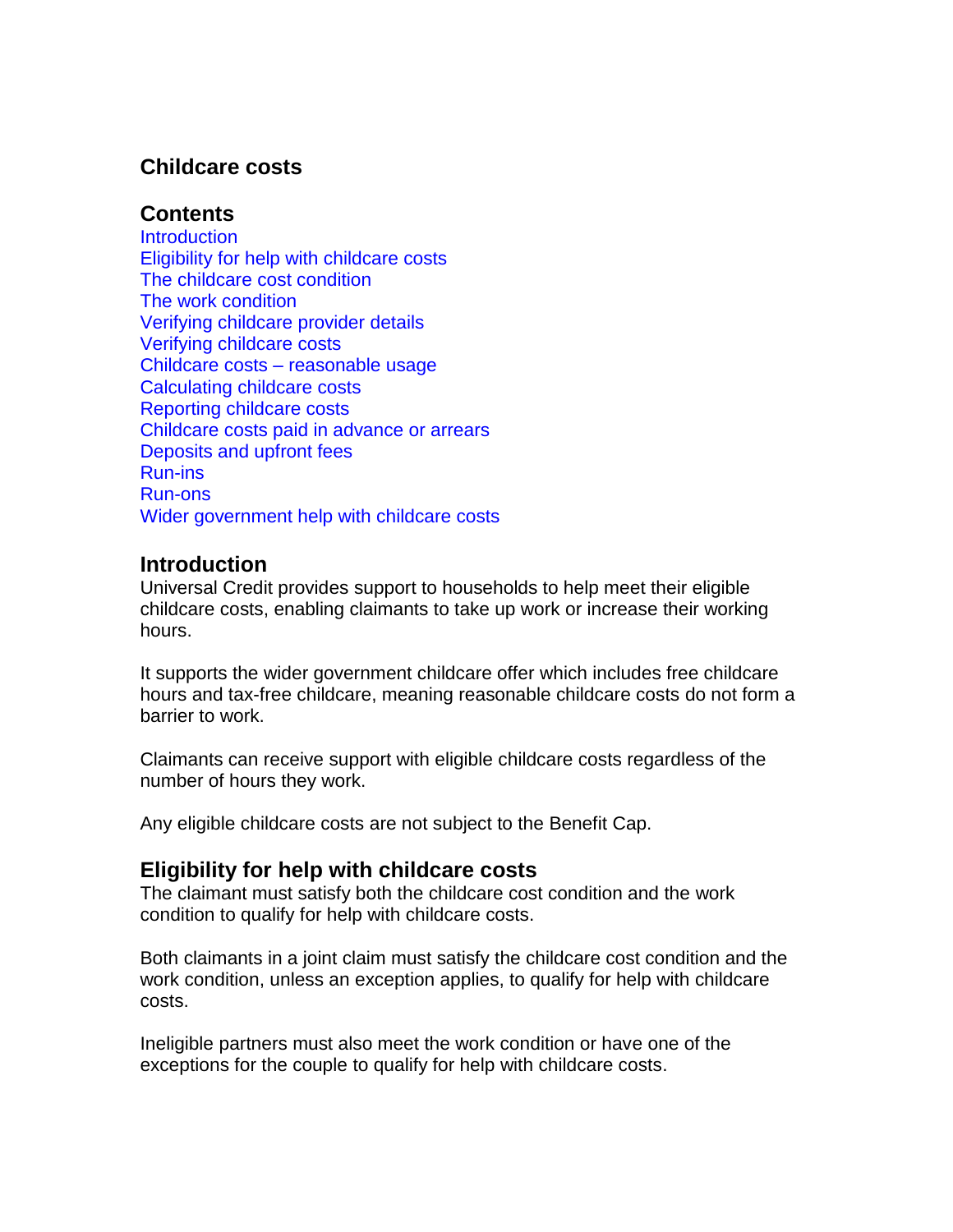Full-time students or students in a couple are not eligible for reimbursement of Universal Credit childcare costs as they do not meet the work condition.

Part-time single students who meet the Universal Credit eligibility criteria and satisfy both the work condition and childcare condition will be reimbursed eligible childcare costs in the usual way.

# <span id="page-1-0"></span>**The childcare cost condition**

To meet the childcare cost condition, the claimant, or both claimants in a joint claim, must satisfy all of the following:

- be responsible for a child or qualifying young person (up to the end of the assessment period that does not include the 1 September following their 16th birthday)
- have paid for and reported charges for relevant childcare in the assessment period in which they were paid or at any time in the subsequent one
- the charges must be paid to allow them to take up or continue paid work or in certain circumstances where they have recently stopped working, to enable them to keep childcare arrangements which were in place before they stopped working

# <span id="page-1-1"></span>**The work condition**

To meet the work condition, the claimant or both claimants in a joint claim, must satisfy one of the following:

- be in paid work, either employed or self-employed
- have accepted an offer of paid work due to start before the end of the next assessment period
- have stopped paid work in the current or previous assessment period
- be in the first or second assessment period of a new claim, and stopped paid work no more than one calendar month before the date of their initial claim

If a partner joins the household and the work condition is not satisfied in respect of both members of the couple, childcare claimed in that assessment period cannot be paid

There are exceptions to the work condition where one claimant in a household is working and one of the following applies to the partner:

- has Limited Capability for Work or Limited Capability for Work and Work Related Activity
- has regular and substantial caring responsibilities for a severely disabled person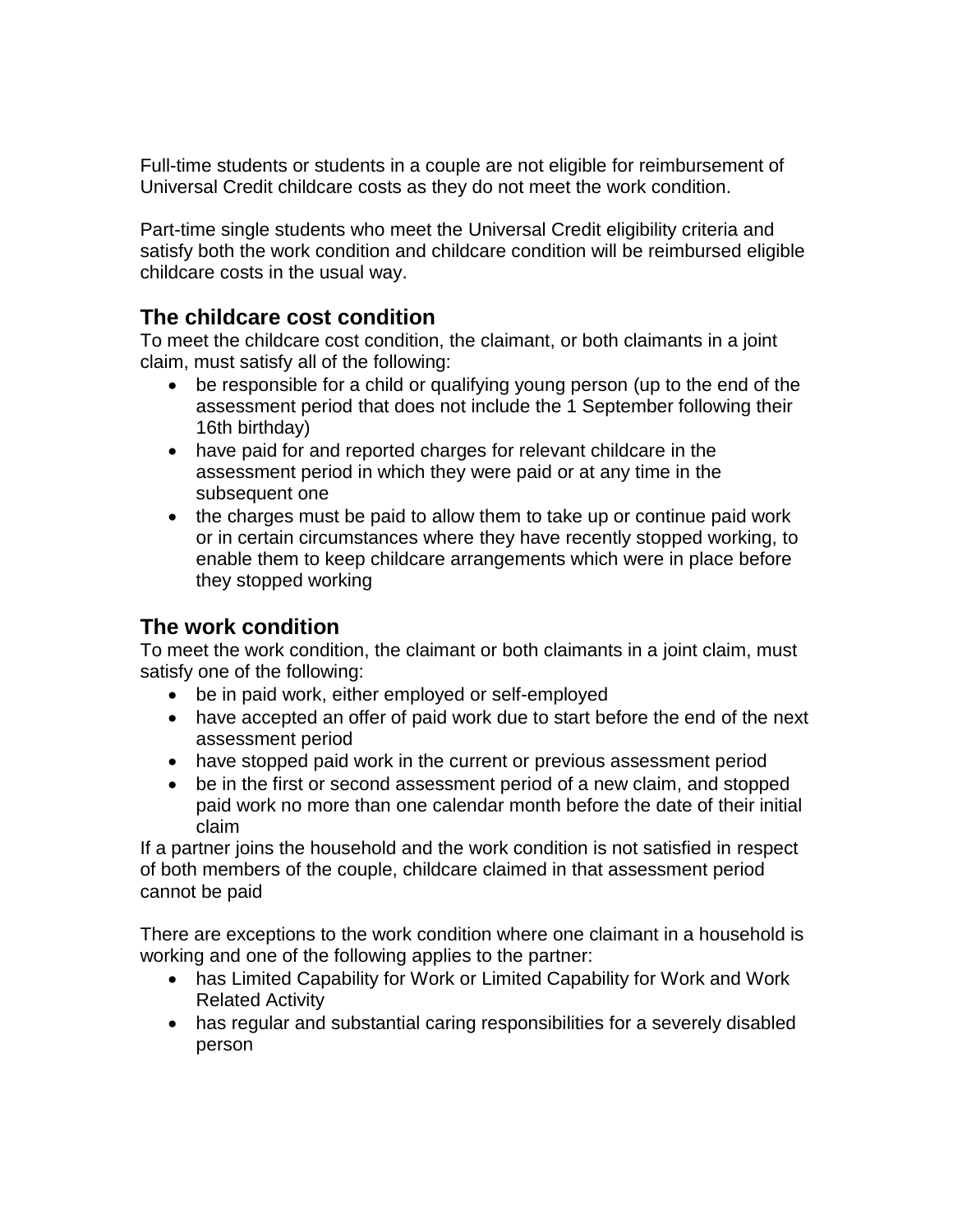• is temporarily absent from the claimant's household or is expected to be absent for six month or more, for example in prison, hospital or residential care

When a claimant is getting any of the following, childcare costs can be claimed as they are treated as being in work:

- Statutory Sick Pay
- Statutory Maternity Pay
- Ordinary Statutory Paternity Pay
- Shared Parental Pay
- Statutory Adoption Pay
- Maternity Allowance

# <span id="page-2-0"></span>**Verifying childcare provider details**

To receive help with childcare costs, the claimant must give the following information about the childcare for each child:

- provider's full name and childcare registration number
- full contact details of the childcare provider including address and telephone number
- where the child is being looked after
- the full cost of the childcare

Any of the documents listed below can be accepted as evidence to verify a childcare provider:

- childcare contract
- letter headed invoice from the childcare provider
- letter from the childcare provider

These documents must:

- be unaltered
- be dated
- display the relevant registration number

A childcare provider's details are verified on the initial claim to childcare costs or when there is a change of childcare provider.

If a claimant uses more than one childcare provider, they must provide details for each one.

## <span id="page-2-1"></span>**Verifying childcare costs**

Claimants can report childcare costs when they make a new claim or at anytime during an existing claim. They will be asked to provide proof of these costs within one calendar month from the point of declaring them.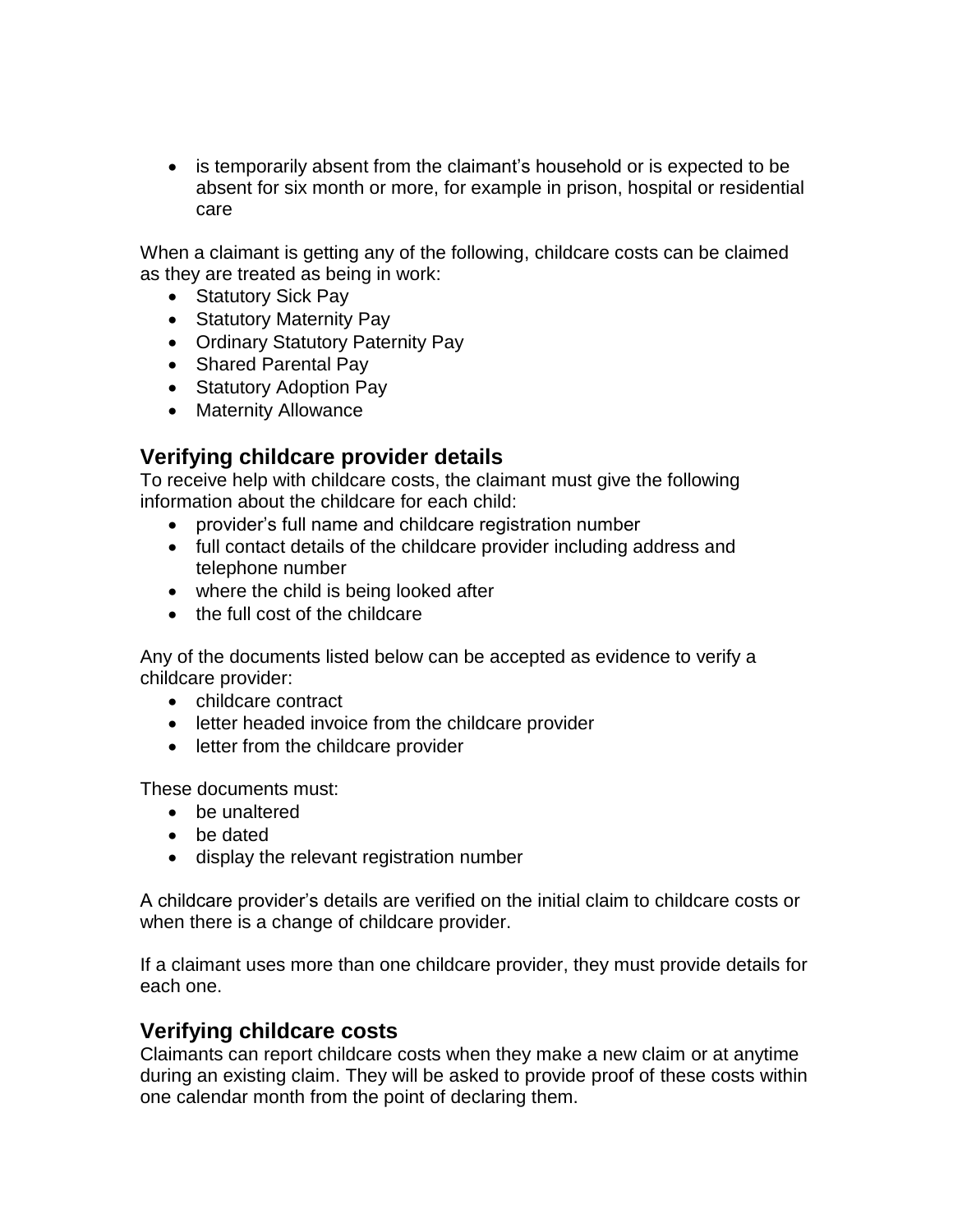After the initial costs have been verified, the claimant must continue to report the childcare costs they pay but may not be asked to provide evidence. This is because the childcare costs have automatically been accepted.

Where a claimant is asked to verify their costs they must provide the information required.

Any of the following documents can be accepted as evidence to verify childcare costs:

#### **Letter or letter headed invoice from the registered childcare provider** This must:

- be unaltered
- be dated and annotated as being paid, and
- show the childcare costs amount actually paid

If the letter headed invoice is not annotated as 'paid', the claimant must provide a bank statement or a cash receipt to confirm that the cost was actually paid and when.

## **Bank or credit card statement**

This must display:

- the actual amount paid
- $\bullet$  the date when the costs were paid
- the provider name as the recipient

Similarly, detailed ATM bank receipts can be accepted.

## **Cash payment receipt**

- registered invoice head receipts will be accepted
- hand-written receipts are acceptable as a last resort, although these must show the provider name

The cash receipt must show the date of payment and amount paid.

If verification of childcare costs is required, the claimant has one month to provide this evidence from the date it is requested.

Claimants are to be advised that they must keep evidence of the actual childcare costs they have paid out and claimed for, for two years because evidence may be needed at a later date.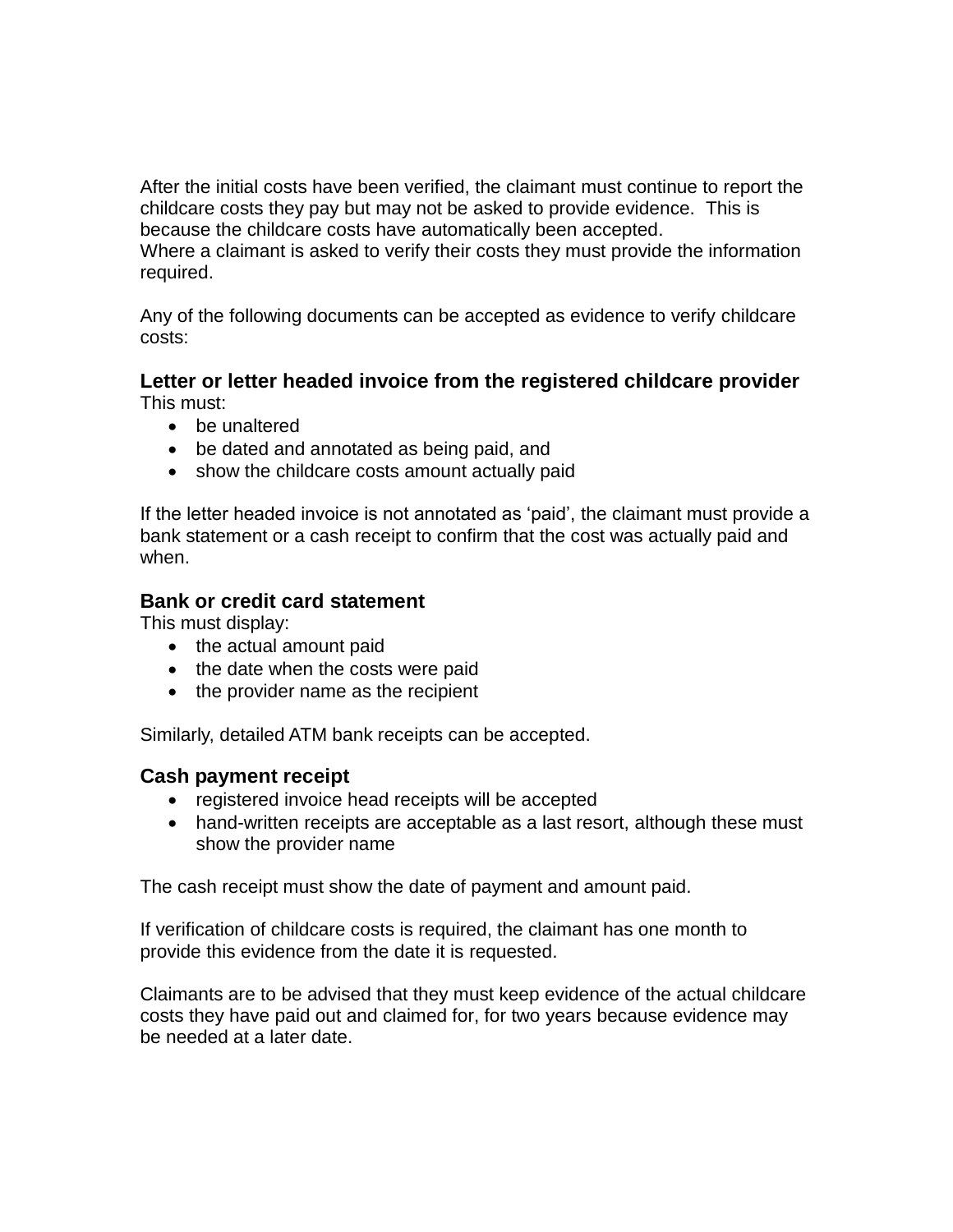## <span id="page-4-0"></span>**Childcare costs – reasonable usage**

For Universal Credit, reasonable usage means considering whether the amount of costs a claimant pays to their childcare provider is generally reasonable, when balanced against the amount of earnings a claimant receives or hours worked.

If the level of childcare costs seems high when compared to the earnings received, or hours worked, consideration must be given to whether all of the costs should be included, for example - if childcare costs exceed the claimant's earnings or the claimant is paying childcare for more hours than they work.

Some childcare costs which appear too high could be treated as reasonable. These include, but are not limited to:

- disabled childcare costs
- a childcare purchasing pattern
- parents who are not actually in work but are treated as such for Universal Credit, for example being on maternity leave

Where a childcare providers contract policy is rigid, the agent must apply a flexible approach when considering childcare costs.

If the claimant has to pre-agree childcare costs so they are available to work their usual hours and the child care provider will not change those costs, when fewer hours are worked, we should pay the childcare costs.

A claimant on a zero hours' contract may be unable to reduce their contracted hours of childcare at short notice if their actual hours of work are less than expected in a particular period.

In that case, the pre-agreed childcare costs are not considered excessive if they reflect the number of the hours the claimant normally works.

What makes childcare costs excessive is not defined and all circumstances must be taken in to account when deciding if costs are excessive or not.

If the childcare costs are deemed excessive, the case must be referred to a decision maker. An amount of reasonable expected childcare costs will be applied.

## <span id="page-4-1"></span>**Calculating childcare costs**

Any reasonable childcare costs paid to a provider which enables the claimant to work, begin work or increase working hours can be allowed.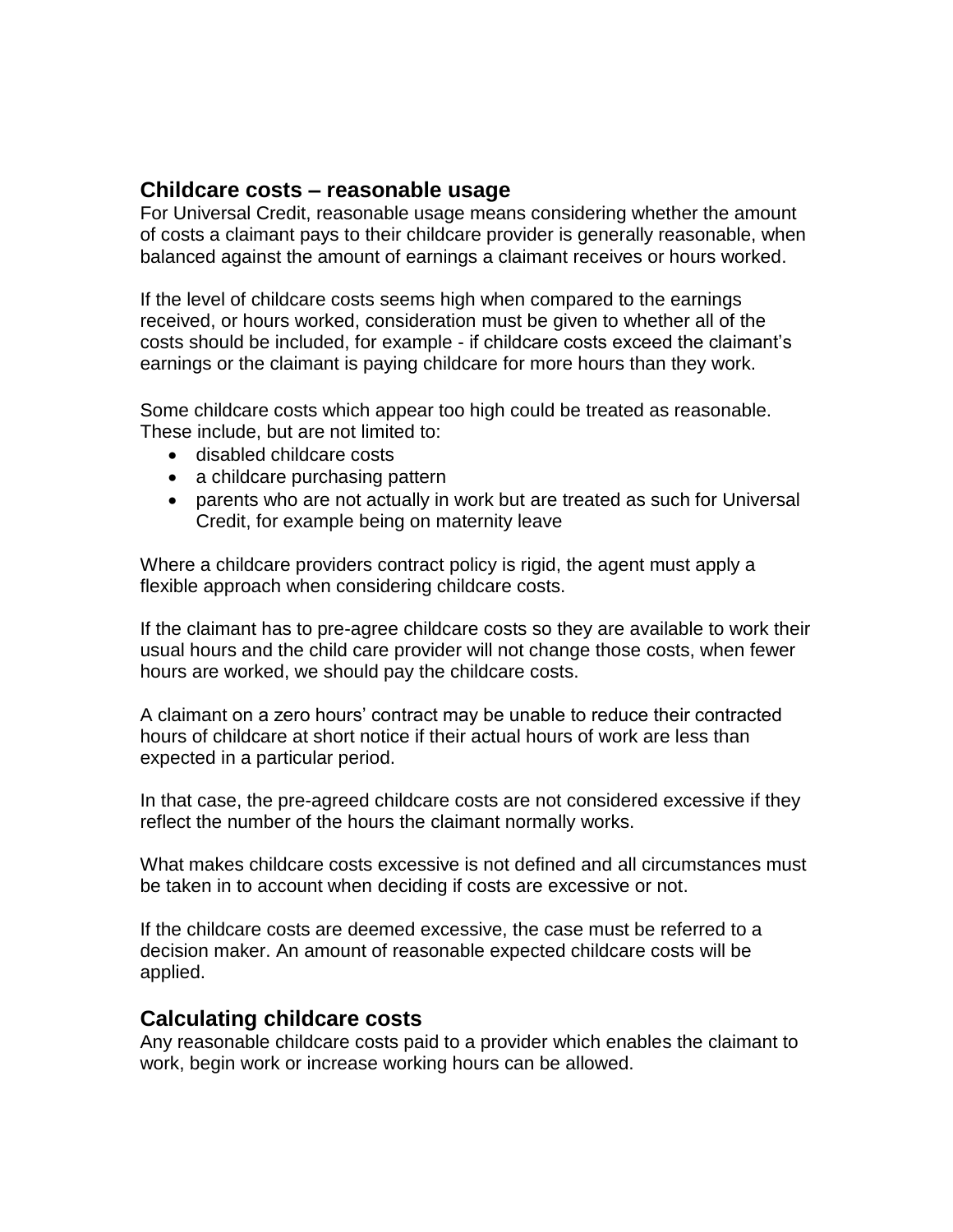We can pay for items included in the monthly contract, but we cannot pay for optional charges or tuition fees.

Help with childcare costs is worked out as a proportion of a monthly cap. See Rates for Universal Credit.

The claimant will be awarded up to 85% support of their childcare costs up to the childcare cost maximum limit of :

- £646.35 for one child, or
- £1108.04 for two or more children

If 85% of allowable childcare costs is less than the applicable maximum amount, then 85% is the amount allowable. If 85% of the childcare costs exceed the maximum amount, the costs are restricted to the maximum amount.

The allowable amount of childcare costs which is determined after this calculation has been applied becomes the Childcare element. The Childcare element, with the other allowable elements and the Standard Allowance makes up the Universal Credit award. The Work Allowance and Earnings Taper are then applied to the Universal Credit award to produce the Universal Credit monthly payment.

The system automatically calculates the childcare costs and attributes them to an assessment period.

Claimants who pay for more than one month's childcare in one assessment period, will have any eligible support apportioned across the periods the childcare covers up to a maximum of 3 assessment periods.

Any help the claimant receives from another source towards childcare, for example their employer, will reduce the support available under Universal Credit.

Childcare costs for a qualifying young person will end in the assessment period that does not include the 1 September following the day they reach the age of 16.

## <span id="page-5-0"></span>**Reporting childcare costs**

If a claimant qualifies for help with childcare costs, they must report the actual costs paid in each assessment period as soon as they pay them or at any point in the subsequent one. The actual costs must be reported even if the costs haven't changed from the previous month.

Childcare costs can be repaid when they are reported before the end of a relevant assessment period if the charges are paid: in the current assessment period for childcare provided in that period, monthly or more frequently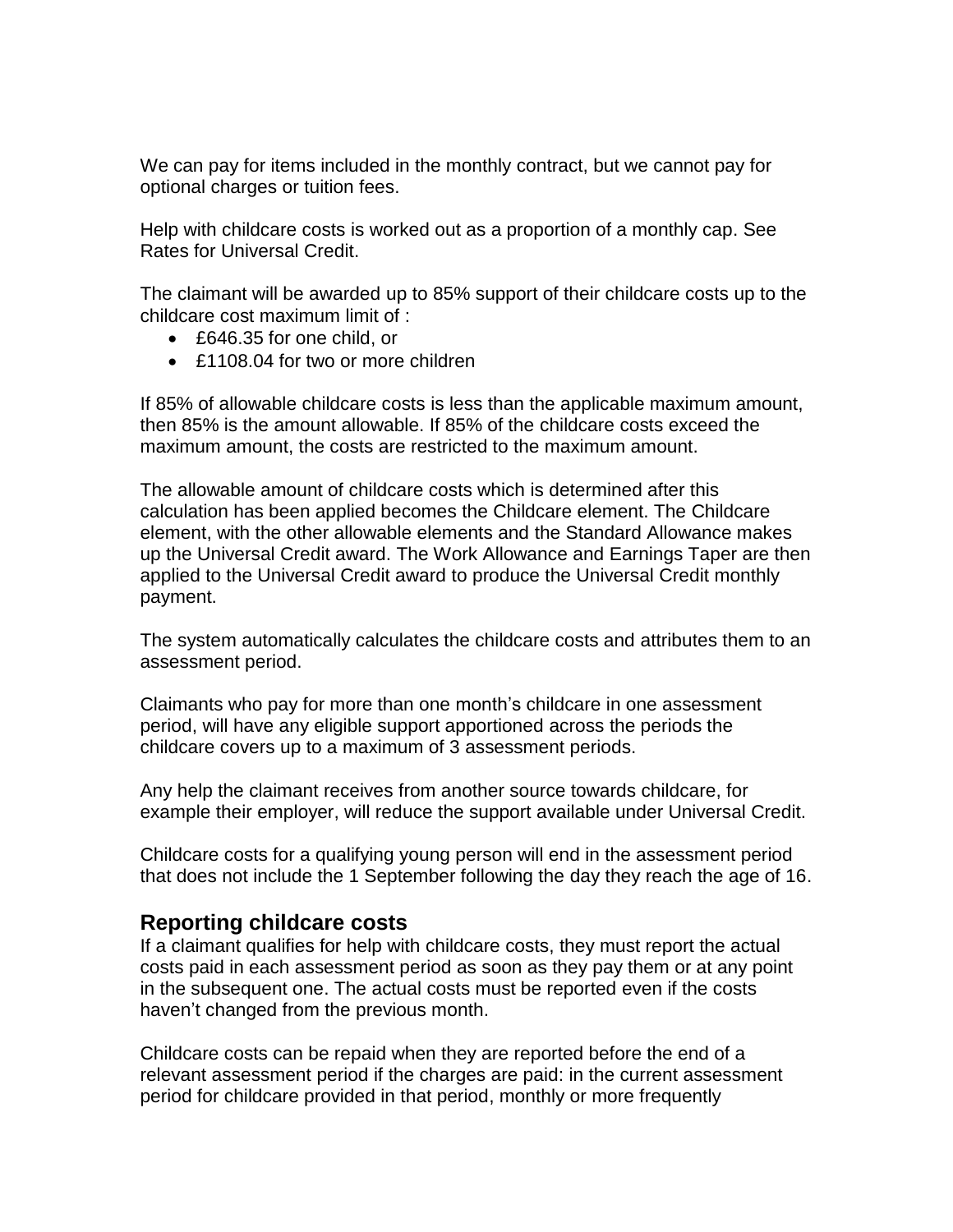- in the current assessment period for childcare provided in a previous period or periods, arrears
- in either of the two previous assessment periods for childcare provided in the current period, in advance

## <span id="page-6-0"></span>**Childcare costs paid in advance or arrears**

Childcare costs which cover more than one assessment period may be reported in any of those periods. However, only the proportion of costs that relate to the assessment period in which the costs are reported, and the subsequent relevant assessment periods, can be reimbursed.

Costs paid in arrears are reimbursed in the assessment period they are paid and reported.

## <span id="page-6-1"></span>**Deposits and upfront fees**

Claimants may receive help with eligible deposits and upfront fees and these are treated in the same way as childcare costs for standard fees. Budgeting Advances and the Flexible Support Fund can also be used but to support claimants with deposits and upfront childcare costs.

Where a claimant has already received help for a deposit and upfront fees through other DWP support, for example the Flexible Support Fund, these childcare costs can't be claimed back.

## <span id="page-6-2"></span>**Run-ins**

Claimants who have accepted an offer of paid work which is due to start before the end of the next assessment period are eligible to be paid childcare costs. These costs can be paid during the assessment period in which they start work and the assessment period prior to starting work.

## <span id="page-6-3"></span>**Run-ons**

### **Run-on after work stops**

Claimants who stop work and have paid for childcare, may be paid a proportion of these costs for the assessment period in which they stopped work and for the following assessment period.

Claimants who do not restart work by the end of the next assessment period will not be eligible for help with childcare costs until they meet the qualifying conditions**.**

This run-on also supports those who make their initial Universal Credit claim within a month of losing their job, and who have pre-existing childcare.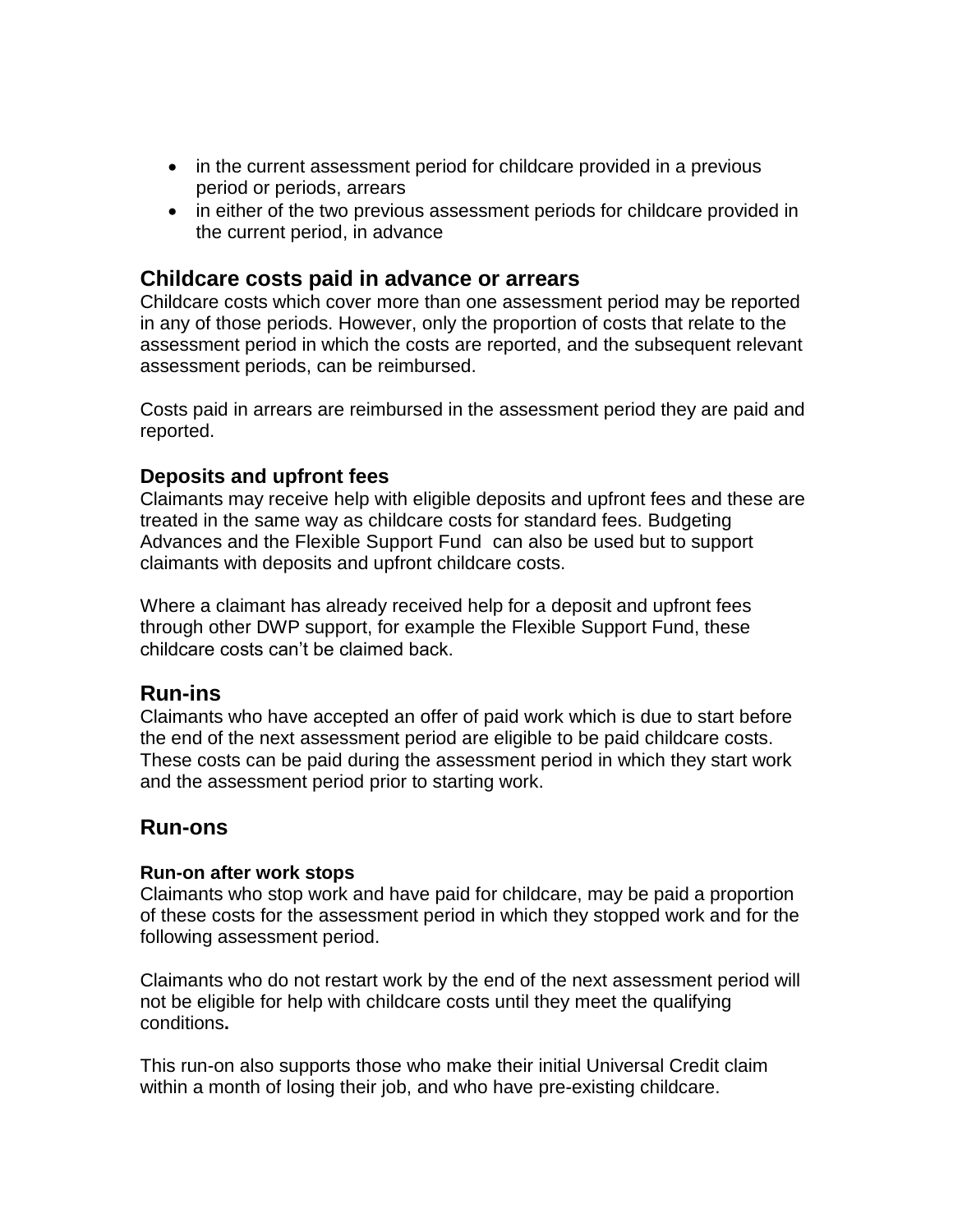#### **Run-on after a child dies**

If a child dies and there are on-going paid childcare costs, claimants will continue to receive help with these costs if appropriate.

Claimants will continue to receive support with childcare costs for three months, after the death of a child. This includes the assessment period in which the child dies and the following two assessment periods.

After this run-on period, the payment of childcare costs will stop in respect of the deceased child.

### <span id="page-7-0"></span>**Wider government help with childcare costs**

Help with childcare costs can be claimed over and above the free childcare hours, but not in addition to HMRC's Tax Free Childcare. Claimants can compare the different offers and decide what is best for them on [GOV.UK](https://www.gov.uk/childcare-calculator)

### **Tax Free Childcare**

Claimants and their partner in a joint claim who are receiving Universal Credit, (or have an outstanding claim to Universal Credit,) will not be eligible for a Tax Free Childcare account.

#### **Free childcare and education**

Free childcare and education is available for 3 to 4 year olds and some 2 year olds. Claimants can find information on the support available from their local council or through [GOV.UK.](https://www.gov.uk/help-with-childcare-costs/free-childcare-and-education-for-2-to-4-year-olds)

#### **Childcare Offer for Wales**

This is funded by the Welsh government and provides working parents with a mixture of childcare and early education for children aged 3 or 4 years for up to 48 weeks per year.

Universal Credit claimants who may be eligible should be sign-posted to their local authority website or the Welsh government [Children and Families website](https://gov.wales/childcare-3-and-4-year-olds) to check eligibility and to make an application.

Claimants can claim the first 30 hours' free childcare from their Welsh LA, and further hours can be claimed through Universal Credit.

It is in the claimant's interest to claim from their local authority first, as Universal Credit only covers up to 85% of the childcare cost.

Claimants cannot claim the same cost of the childcare from both the Welsh local authority and Universal Credit.